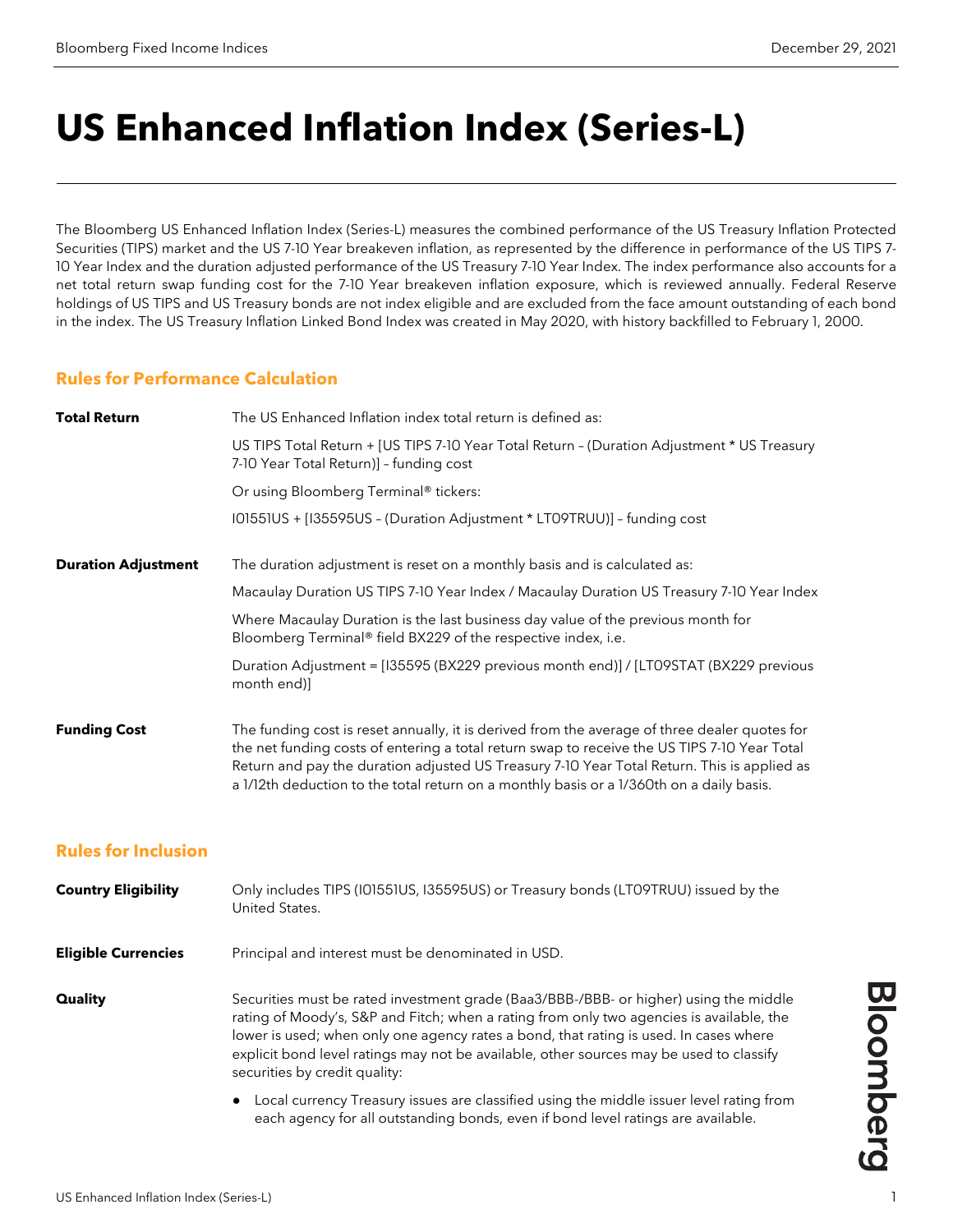| <b>Amount Outstanding</b> | USD TIPS 500mn minimum par amount outstanding (not adjusted for inflation indexation -<br>I01551US, I35595US).                                                                                                                                                              |                                       |  |  |
|---------------------------|-----------------------------------------------------------------------------------------------------------------------------------------------------------------------------------------------------------------------------------------------------------------------------|---------------------------------------|--|--|
|                           | USD Treasury bonds 300mn minimum par amount outstanding (LT09TRUU)                                                                                                                                                                                                          |                                       |  |  |
|                           | US TIPS and US Treasuries held in the Federal Reserve SOMA account (both purchases at issuance<br>and net secondary market transactions) are deducted from the total amount outstanding. New<br>issuance bought at auction by the Federal Reserve does not enter the index. |                                       |  |  |
|                           | Net secondary market purchases/sales are adjusted in the Projected Universe of the index weekly,<br>typically on Fridays, and in the Returns Universe once a month, based on the amount outstanding in<br>the Projected Universe at prior month-end. <sup>1</sup>           |                                       |  |  |
| Coupon                    | Fixed-rate nominal coupon.                                                                                                                                                                                                                                                  |                                       |  |  |
| <b>Maturity</b>           | US TIPS Index (I01551US) - at least 1 year until final maturity.                                                                                                                                                                                                            |                                       |  |  |
|                           | US TIPS 7-10 Year Index (135595US) - between 7 and up to, but not including, 10 years remaining to<br>final maturity.                                                                                                                                                       |                                       |  |  |
|                           | US Treasury 7-10 Year Index (LTO9TRUU) - between 7 and up to, but not including, 10 years<br>remaining to final maturity.                                                                                                                                                   |                                       |  |  |
| <b>Security Types</b>     | Included                                                                                                                                                                                                                                                                    | Excluded                              |  |  |
|                           | US TIPS eligible bonds must be capital-<br>$\bullet$<br>indexed and linked to a commonly used<br>domestic inflation index                                                                                                                                                   | Floating-rate bonds                   |  |  |
|                           |                                                                                                                                                                                                                                                                             | Non-government inflation-linked bonds |  |  |
|                           | US Treasury public obligations                                                                                                                                                                                                                                              | STRIPS, Treasury bills, bellwethers   |  |  |
|                           | Bullet, putable, sinkable/amortizing and<br>callable bonds                                                                                                                                                                                                                  | Private placements, retail bonds      |  |  |

# **Rebalancing Rules**

| <b>Frequency</b>                            | For each index, Bloomberg maintains two universes of securities: the Returns (Backward) and the<br>Projected (Forward) Universes. The composition of the Returns Universe is rebalanced at each month-<br>end and represents the fixed set of bonds on which index returns are calculated for the next month.<br>The Projected Universe is a forward-looking projection that changes daily to reflect issues dropping<br>out of and entering the index but is not used for return calculations. On the last business day of the<br>month (the rebalancing date), the composition of the latest Projected Universe becomes the Returns<br>Universe for the following month. |
|---------------------------------------------|----------------------------------------------------------------------------------------------------------------------------------------------------------------------------------------------------------------------------------------------------------------------------------------------------------------------------------------------------------------------------------------------------------------------------------------------------------------------------------------------------------------------------------------------------------------------------------------------------------------------------------------------------------------------------|
| <b>Index Changes</b>                        | During the month, indicative changes to securities (credit rating change, sector reclassification,<br>amount outstanding changes, corporate actions, and ticker changes) are reflected daily in the<br>Projected and Returns Universe of the index. These changes may cause bonds to enter or fall out of<br>the Projected Universe of the index on a daily basis, but will affect the composition of the Returns<br>Universe at month-end only, when the index is next rebalanced.                                                                                                                                                                                        |
| <b>Reinvestment of Cash</b><br><b>Flows</b> | Intra-month cash flows from interest and principal payments contribute to monthly index returns but<br>are not reinvested at a short-term reinvestment rate between rebalance dates. At each rebalancing,<br>cash is effectively reinvested into the returns universe for the following month so that index results<br>over two or more months reflect monthly compounding.                                                                                                                                                                                                                                                                                                |

<span id="page-1-0"></span><sup>&</sup>lt;sup>1</sup> All float adjustment updates to the US Treasury amount outstanding in the Projected Universe are made on or prior to T-3 (3 business days before month-end using the U.S. calendar). Further details about indices' treatment of SOMA holdings of US Treasuries can be found in thi[s note.](https://blinks.bloomberg.com/news/stories/Q9GRD8DWLU6K)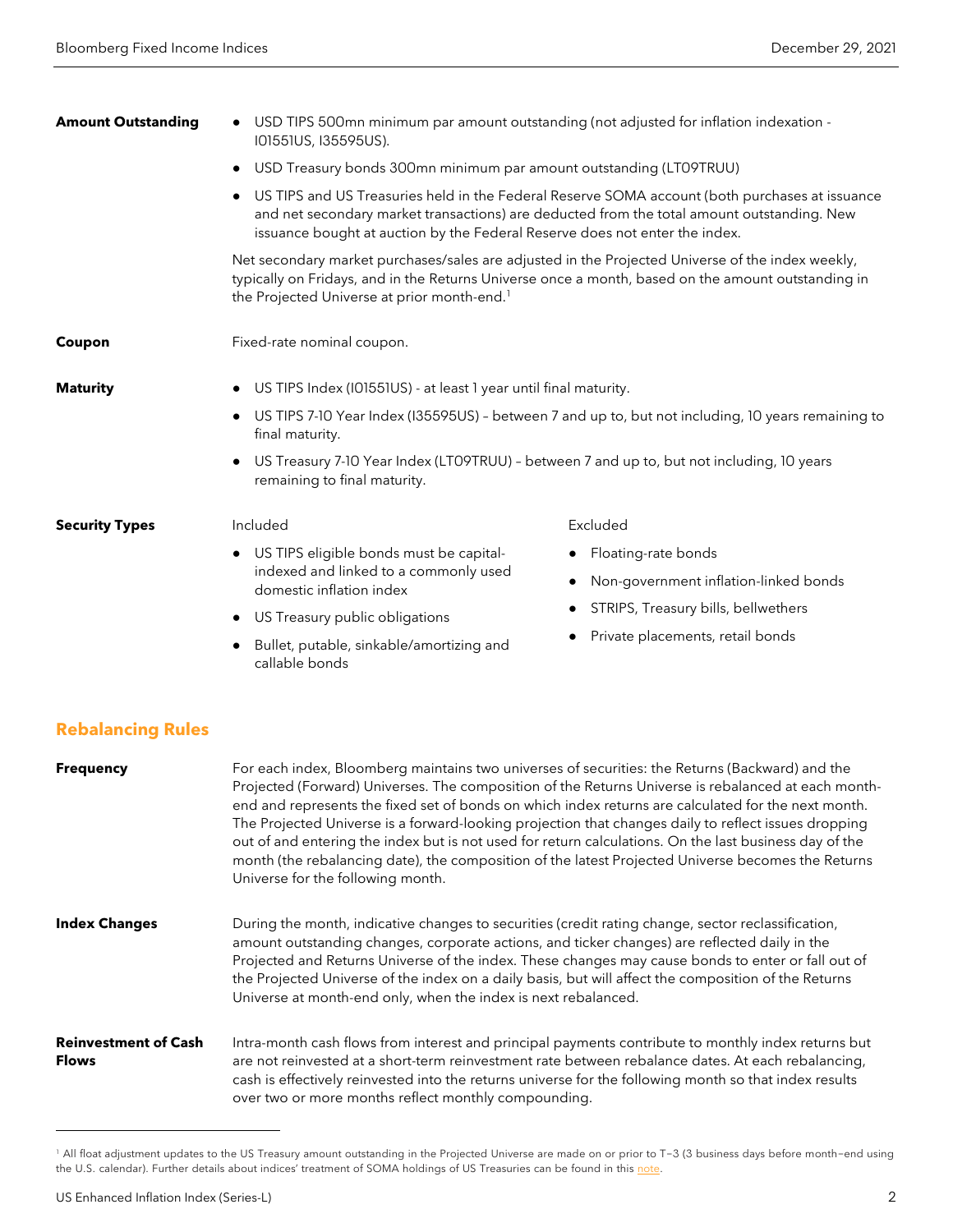**New Issues** Qualifying securities issued, but not necessarily settled on or before the month-end rebalancing date, qualify for inclusion in the following month's index if the required security reference information and pricing are readily available.

#### **Pricing and Related Issues**

| <b>Sources &amp; Frequency</b> | All index-eligible bonds are priced daily basis by Bloomberg's evaluated pricing service, BVAL.                                                                                                                                    |
|--------------------------------|------------------------------------------------------------------------------------------------------------------------------------------------------------------------------------------------------------------------------------|
| <b>Timing</b>                  | Prior to January 14, 2021, bonds are priced at 3pm (New York time). On early market closes, prices<br>are taken as of Ipm (New York time), unless otherwise noted.                                                                 |
|                                | • From January 14, 2021 and onwards, bonds are priced at 4pm (New York time). On early market<br>closes, prices are taken as of 1pm (New York time), unless otherwise noted.                                                       |
|                                | If the last business day is a public holiday, prices from the previous business day are used.                                                                                                                                      |
| <b>Bid or Offer Side</b>       | TIPS bonds in the index are priced on the mid side, nominal bonds are priced on the bid side.                                                                                                                                      |
|                                | Settlement Assumptions • T+1 calendar day settlement basis.                                                                                                                                                                        |
|                                | • At month-end, settlement is assumed to be the first calendar day of the following month, even if<br>the last business day is not the last day of the month, to allow for one full month of accrued interest<br>to be calculated. |
| <b>Verification</b>            | Daily price moves for each security are analyzed by the index pricing team. Index users may also<br>challenge price levels, which are then reviewed and updated as needed.                                                         |
| <b>Calendar</b>                | The US TIPS Index (Series-L) and US Treasury 7-10 Year Index follow the US bond market holiday<br>schedule.                                                                                                                        |

#### **Accessing Index Data**

**Bloomberg Terminal®** Bloomberg benchmarks are the global standard for capital markets investors.

- INDE<GO> The Bloomberg Indices dashboard page, which contains daily, monthly, and year-todate index returns for key indices from each index family as well as a link to index publications.
- IN<GO> The Bloomberg Index Browser displays the latest performance results and statistics for the indices as well as history. IN presents the indices that make up Bloomberg's global, multi-asset class index families into a hierarchical view, facilitating navigation and comparisons. The "My Indices" tab allows a user to focus on a set of favorite indices.
- DES<GO> The index description page provides transparency into an individual index including membership information, aggregated characteristics and returns, and historical performance.
- INP<GO> The Bloomberg Indices Publications page, which includes methodologies, factsheets, monthly reports, announcements and technical notes. A user may also subscribe to index publications via the "Actions" button.
- PORT<GO> Bloomberg's Portfolio & Risk Analytics solution includes tools to analyze the risk, return, and current structure of indices. Analyze the performance of a portfolio versus a benchmark or use models for performance attribution, tracking error analysis, value-at-risk, scenario analysis, and optimization.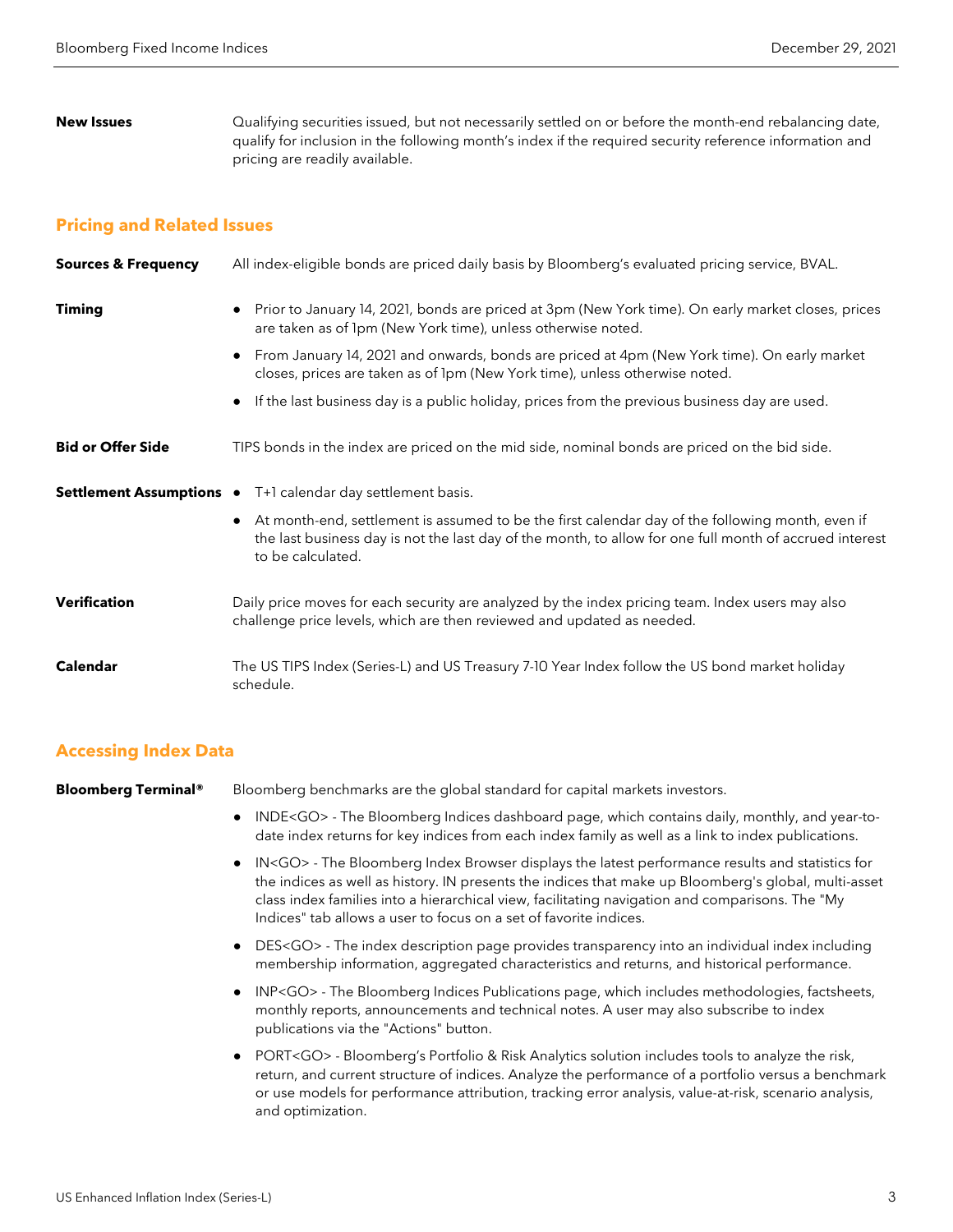| <b>Bloomberg Indices</b><br><b>Website</b><br>(www.bloomberg.com/<br>indices) | The index website makes available limited index information including:                                                       |
|-------------------------------------------------------------------------------|------------------------------------------------------------------------------------------------------------------------------|
|                                                                               | Index methodology and factsheets                                                                                             |
|                                                                               | Current performance numbers for select indices                                                                               |
| <b>Data Distribution</b>                                                      | Index subscribers may choose to receive index data in files. Files may include:                                              |
|                                                                               | Index level and/or constituent level returns and characteristics for any indices                                             |
|                                                                               | Automatic delivery of files via email or SFTP following the completion of the index production<br>process after market close |
|                                                                               | Clients may receive standard files or may customize file contents                                                            |
|                                                                               | Index data is also available via authorized redistributors                                                                   |
| <b>Index Ticker</b>                                                           | I35616US: Total Return USD Unhedged                                                                                          |

# **Index Licensing**

Bloomberg requires index data licenses for services and products linked to the Indices

- Index or Constituent-Level Redistribution
- Exchange Traded Notes (ETNs)
- OTC Derivative Products
- Bond Pricing Service
- Index-Linked Insurance Products
- Custom Index Solutions
- Exchange Traded Funds (ETFs)
- Mutual Funds
- Separately Managed Accounts (SMAs)